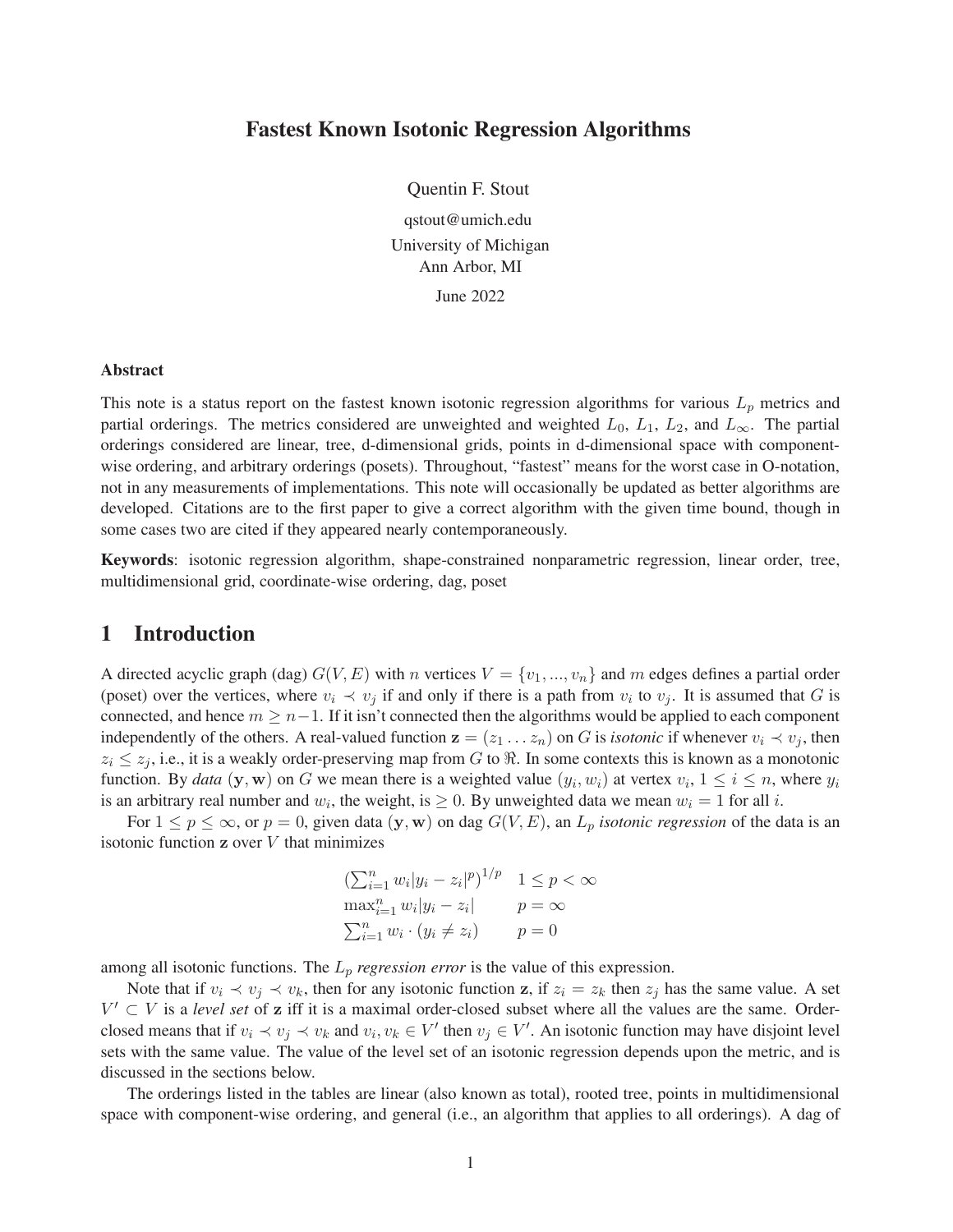points in multidimensional space is the isotonic version of multivariate regression. In  $d$ -dimensional space (the "dim" orderings), point  $p = (p_1, \ldots, p_d)$  precedes point  $q = (q_1, \ldots, q_d)$  iff  $p_i \leq q_i$  for all  $1 \leq i \leq d$ . This is the product ordering of the linear coordinate orders. In some settings,  $q$  is said to dominate  $p$ . In the tables the multidimensional orderings are further subdivided into regular grids and points in arbitrary positions, and into dimension 2 and dimension  $> 3$ . They are subdivided like this because there are different algorithms that can be used in these cases. Throughout, the analysis of time for points or grids in d-space assumes d is fixed and  $n \to \infty$ . The implied constants in the O-notation depend on d, but in general the papers do not explicitly determine them.

This is a compendium of the fastest known algorithms so far, not an historical review nor a survey of applications. There are many applications, a tiny random sample of which includes [\[6,](#page-8-0) [7,](#page-8-1) [9,](#page-8-2) [12,](#page-8-3) [14,](#page-8-4) [16,](#page-8-5) [19,](#page-8-6) [22,](#page-9-0) [23,](#page-9-1) [35\]](#page-9-2)). The books [\[3,](#page-8-7) [25\]](#page-9-3) contain numerous applications, though the books are far out of date.

I've omitted related topics such as unimodal regression, prefix isotonic regression, convex regression, river regression, isotonic regression with constraints on the number of level sets ("reduced isotonic regression") or on the differences between adjacent ones (Lipschitz), etc. No parallel algorithms are considered since regrettably there has been no interesting work in this area, even though they would be useful for large data sets.

The tables list the best times known to me, with citations to the relevant references. In the "weighted" and "unweighted" columns all algorithms are exact (to within machine error) for arbitrary real inputs, and all times are worst-case. Throughout "fastest time" is in terms of O-notation, not on any measurements of implementations, though pointers to a few implementations are included (see remark [2](#page-7-0) in the Final Remarks [7\)](#page-6-0). For all orderings except the most general one, time is given as a function of  $n$ , while for the algorithms for arbitrary dags time is given as a function of n and m. While m may be as large as  $\binom{n}{2}$ , for most dags of interest it is far smaller. In particular,  $m = \Theta(n)$  for all of the other orderings considered here. However, for  $L_0$  isotonic regression a dag with small m might be converted into a violator dag (see Section [3\)](#page-3-0) where  $m = \Theta(n^2)$ .

Originally I did not include approximations nor algorithms with fast expected time but slow worst-case time. However, in many cases far simpler, but slower in O-notation, algorithms may be much more useful, as might algorithms with only expected case guarantees on their time, and approximations may be acceptable. Thus I've now included some such algorithms. To help make it clearer what type of algorithm is being discussed, when using Θ (or O or o):  $\Theta_e$  indicates that it is expected time;  $\Theta_\delta$  indicates the result is accurate to within  $\delta$ , where the time depends on  $\delta$ ; and  $\Theta_u$  indicates that it is pseudo-polynomial, with the values and weights integers in  $[0, U]$ , where U grows at most polynomially in n and the time depends on U. These are listed in the tables in the "other" column. They are usually dependent on maximum flow algorithms, and in [\[34\]](#page-9-4) the isotonic regression algorithms are explicitly written so that improvements in the times of flow algorithms directly give faster isotonic regression algorithms. Algorithms with time  $o_u(n^{1.5})$  currently rely on using the flow algorithm in [\[10\]](#page-8-8) which takes  $\tilde{O}(m^{\frac{3}{2}-\frac{1}{328}} \log U)$  time, and others rely on the flow algorithm in [\[5\]](#page-8-9) which takes  $\tilde{O}(m + n^{\frac{3}{2}} \log U)$  time.

Throughout,  $\omega$  represents the smallest value such that matrix multiplication can be done in  $\Theta(n^{\omega})$  time. While Strassen's algorithm (with  $\omega = \log_2 7 \approx 2.81$ ) is practical, galactic algorithms achieving values  $\lt 2.4$ have appeared. Thus one may want to interpret algorithms in terms of the smallest  $\omega$  known so far, or in terms of a practical value. Many ignore Strassen's algorithm despite the fact that it is quite practical.

## <span id="page-1-0"></span>2 Cross-cutting Techniques

There are some approaches that have been used for all of the metrics. One is that if there is a vertex  $q$  such that  $f(p) \le f(q)$  for all  $p \prec q$ , and  $f(q) \le f(p)$  for all  $p \succ q$ , then one can always choose an isotonic regression of minimal error where the value at  $q$  is unchanged. In some cases removing  $q$  from the dag would reduce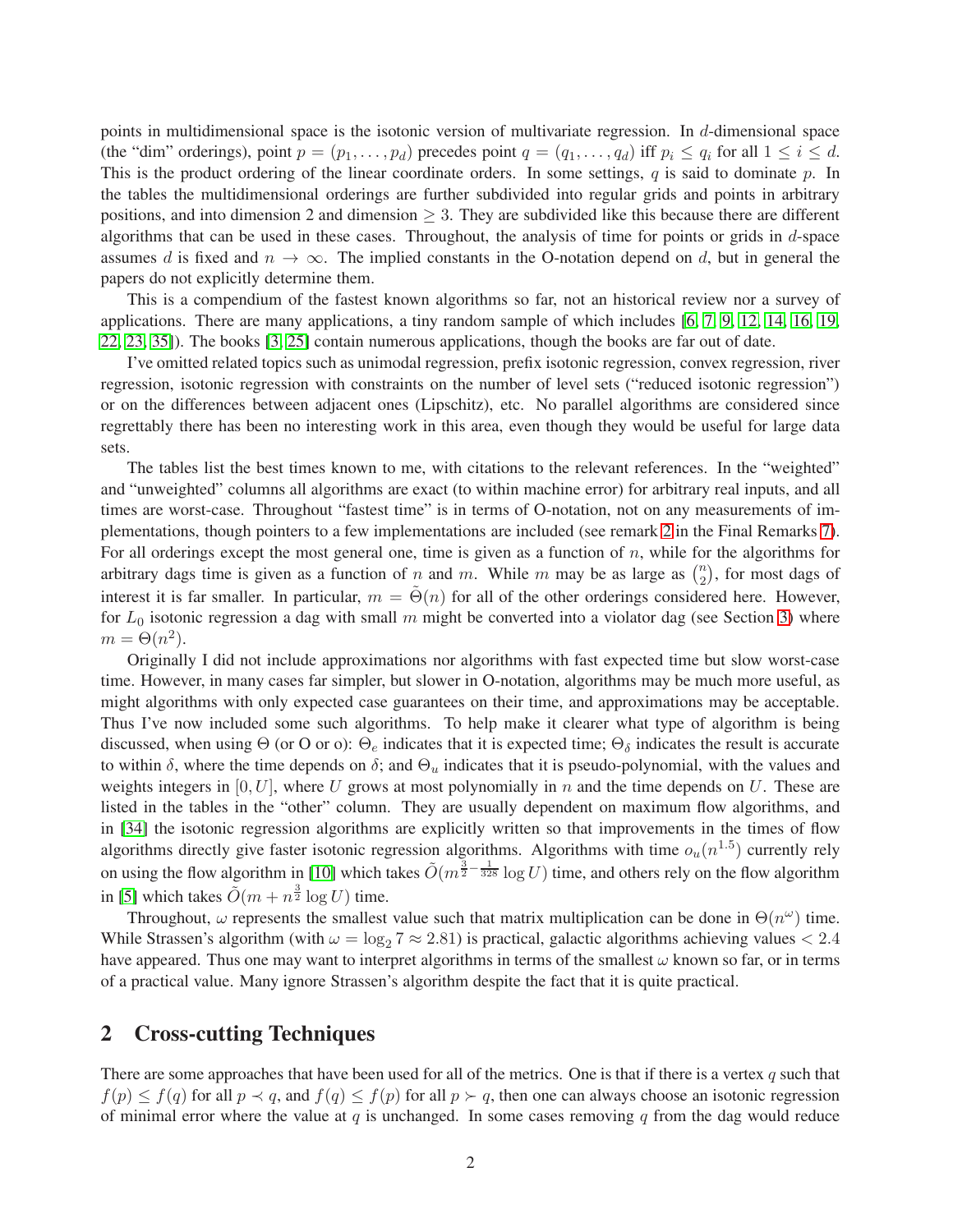

the time, while in other cases it might be kept in because the number of edges may increase if it is removed because it might have to be replaced with edges from its immediate predecessors to its immediate successors.

#### 2.1 Linear Orders

For linear orders the "pool adjacent violators", PAV, approach has been repeatedly rediscovered. To incrementally construct an isotonic regression using PAV, start with the initial data values. Whenever there are consecutive level sets A and B, where A precedes B but the regression value on A is greater than that of B (i.e., they are a violating pair), then they are joined together to form a new level set, and its regression value is determined. This continues until there are no more violating pairs. Level sets can be pooled in any order and the process will still result in an isotonic regression. In practice a simple left-right scan is used. For the  $L_2$  metric it is trivial to implement in linear time, while for  $L_1$  more complicated data structures are needed to achieve the fastest known time of  $\Theta(n \log n)$  [\[1,](#page-7-1) [27\]](#page-9-5).

Algorithms for  $L_0$  do not rely on PAV [\[8,](#page-8-10) [24\]](#page-9-6), using a longest nondecreasing sequence approach instead. For the  $L_{\infty}$  metric with unweighted data PAV can be used, but the generic topological sort approach mentioned in Section [6](#page-5-0) is easier and faster. For the  $L_{\infty}$  metric with weighted data, previously the fastest algorithm used PAV, taking  $\Theta(n \log n)$  time, but now the fastest takes  $\Theta(n)$  time and is not based on PAV [\[31\]](#page-9-7) (but is far more complex, so probably slower in practice).

Unfortunately, while PAV can also be used for trees it does not apply to more general orderings, not even 2-dimensional grids. Even for trees adjacent violating subtree level sets cannot be paired in arbitrary order. This is discussed in [\[20\]](#page-9-8).

#### 2.2 Points in  $d$ -dimensional Space

For points in d-dimensional space with simple component-wise ordering there is no requirement that a dimension has real coordinates, merely that it is linearly ordered (well ordered). For example, one dimension may be S, M, L, XL shirt sizes. For d-dimensional grids n points require  $\lt$  nd edges to represent the partial order (it is strictly less than  $nd$  because of points on the boundary). Unfortunately,  $n$  points in arbitrary locations may require  $\Theta(n^2)$  edges to represent the partial order, even if transitivity is taken into account. This is shown in Figure 1 a). However, sometimes adding points, called Steiner points, can reduce the number of edges required, as in Figure 1 b).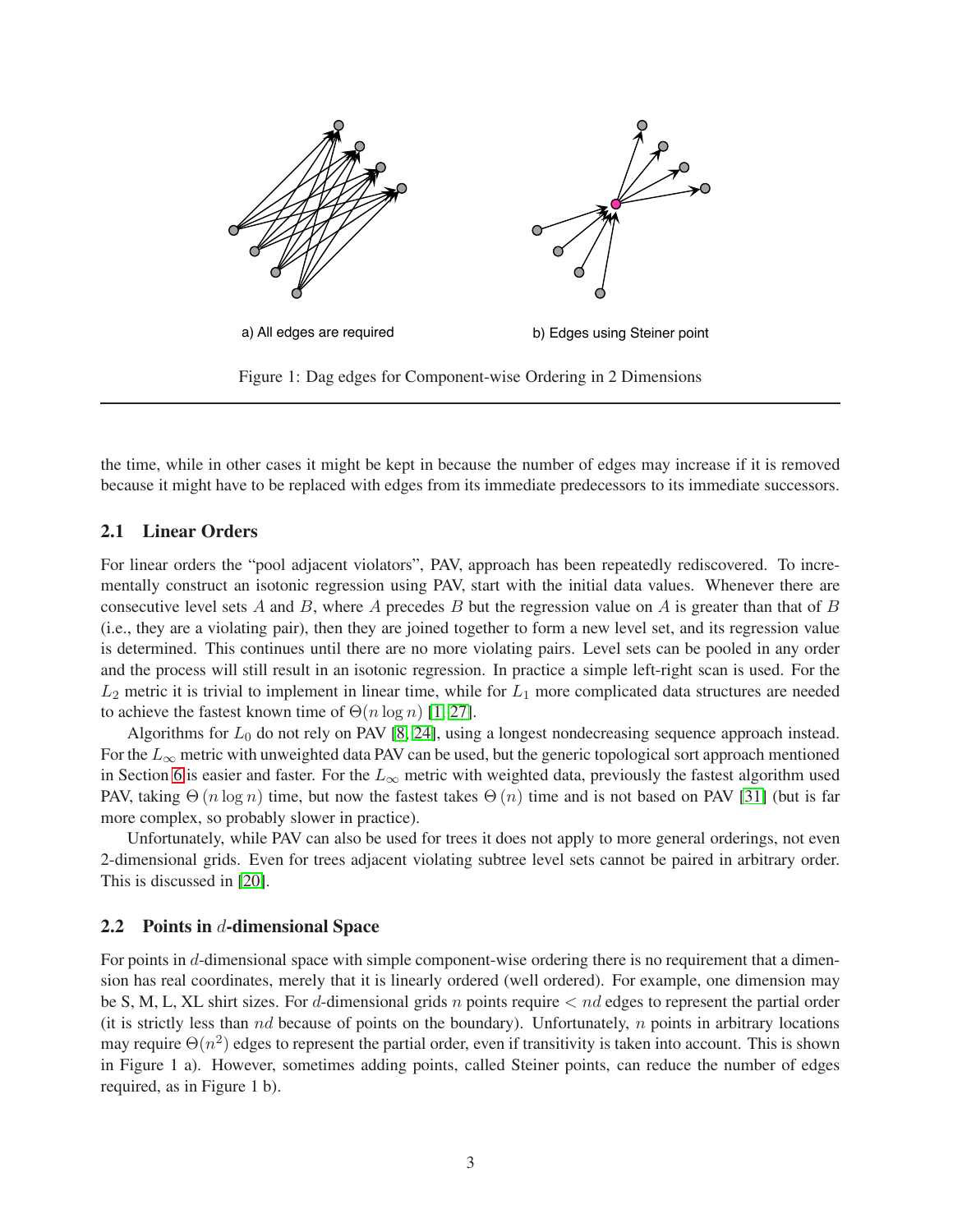So far all of the fastest algorithms for points in d-dimensional space,  $d > 3$ , are based on order-preserving embeddings. Given set P of n d-dimensional points, they are embedded into a dag  $G = (P', E)$ , where  $P \subset P'$ , and for any  $s, t \in P$ , s precedes t in component-wise ordering iff s precedes t in G. G has  $\Theta(n \log^{d-1} n)$  vertices and edges, and can be constructed in time linear in its size ([\[30\]](#page-9-9)). Points in  $P' \setminus P$ are given weight 0, and the isotonic regression for G is determined. This induces an isotonic regression on  $P$ .

This approach was first used in the original (2008) version of [\[32\]](#page-9-10), but was subsequently moved to [\[30\]](#page-9-9). For  $L_1$  and  $L_2$  and  $d \geq 3$ , G is explicitly created and then the algorithms for general dags are applied to G. The same approach is used for  $L_0$  and  $d \geq 2$ . For  $L_{\infty}$ , the algorithm in [\[31\]](#page-9-7) only uses G conceptually, simulating it via repeated sorting and taking only  $\Theta(n)$  space. It is not based on using the  $L_{\infty}$  algorithm for general dags.

A symmetric version of G, where all dimensions are treated the same as opposed to having one kept as a standard linear ordering, has  $\Theta(n \log^d n)$  vertices and edges. It too appears in [\[30\]](#page-9-9) and is the same as the Steiner 2-transitive-closure discussed in [\[4\]](#page-8-11).

Another use of this approach is to generate a violator graph of points. Given a function  $f$  on a dag  $G = (V, E)$ , a pair  $(u, v)$  of points in V is a *violating pair* if  $u \prec v$  but  $f(u) > f(v)$ , i.e., they violate the isotonic requirement. Some algorithms are based on constructing a violator graph  $G'(V, E')$  where there is a directed edge in E' from u to v iff  $(u, v)$  is a violating pair. This is quite easy to do for points in d-dimension space: for each point  $u$  just add an extra dimension with value  $f(u)$ , and slightly redefine the component-wise ordering so that the ordering on the last coordinate is reversed. Given the results for standard ordering of d-dimensional points, a violator graph can be constructed in  $\Theta(n \log^d n)$  time. Apparently this was first used in [\[33\]](#page-9-11).

### <span id="page-3-0"></span>3  $L_0$

 $L_0$  is also known as the Hamming distance or 0-1 distance. It has only been studied much more recently than the others, appearing in [\[8,](#page-8-10) [24\]](#page-9-6) (where it is called monotonic relabeling) and some related papers. The emphasis is on keeping values unchanged, with no consideration of how much they are changed if they need to be. Because of this, the values only need a linear ordering, with no notion of distance between them. However, sometimes the results are compared to  $L_1$  regression with the assumption that consecutive labels are at unit distance, or that the labels are arbitrary real numbers. In the early papers the values at vertices are called labels, with the implication that there are far fewer labels than vertices. However, the same algorithms work even if there are n labels. People have noted that if there are only 2 labels then  $L_0$  optimization is the same as  $L_1$ , if the  $L_1$  regression is restricted to two values, typically 0 and 1. If the data on a linear order is 1, 0, then 0.5, 0.5 would be an optimal  $L_1$  regression, but makes no sense for  $L_0$ . However, there is always an optimal  $L_1$  regression where all of the regression values are values in the original data.

The algorithms for all but linear and tree orderings are based on *violator dags*: given data  $(y, w)$  on  $G$ , vertices  $v_i, v_j$  are a violating pair if  $v_i \prec v_j$  but  $y_i > y_j$ . A vertex y is a *violator* if it is in some violator pair. The violator dag is  $G = (V, E)$ , where V are the violators and there is an edge from  $v_i$  to  $v_j$  iff they are a violating pair. A maximal anti-chain in this ordering corresponds to a maximum set of vertices where keeping the originally values at these vertices has no violators, i.e., minimizes the  $L_0$  error. Once these vertices have been determined, finding suitable values for the other vertices can be done via topological sort, so previously one bottleneck was in finding this maximal set. The standard approach for finding it is via flow algorithms (see [\[8,](#page-8-10) [24\]](#page-9-6)). Due to advances in flow algorithms, now for arbitrary dags the bottleneck is in creating the violator dag, which can be done via the transitive closure, taking  $\Theta(\min\{nm, n^\omega\})$  time. However, for points in d-dimensional space it can be found far faster, so once again the bottleneck is the flow algorithm. See [\[34\]](#page-9-4).

In general the result is not unique. E.g., for data 3, 2, 1 on a linear order, all of the vertices are violators, and any one of them can be chosen to be unchanged, forcing the other two to change. See comment [4](#page-7-2) in Final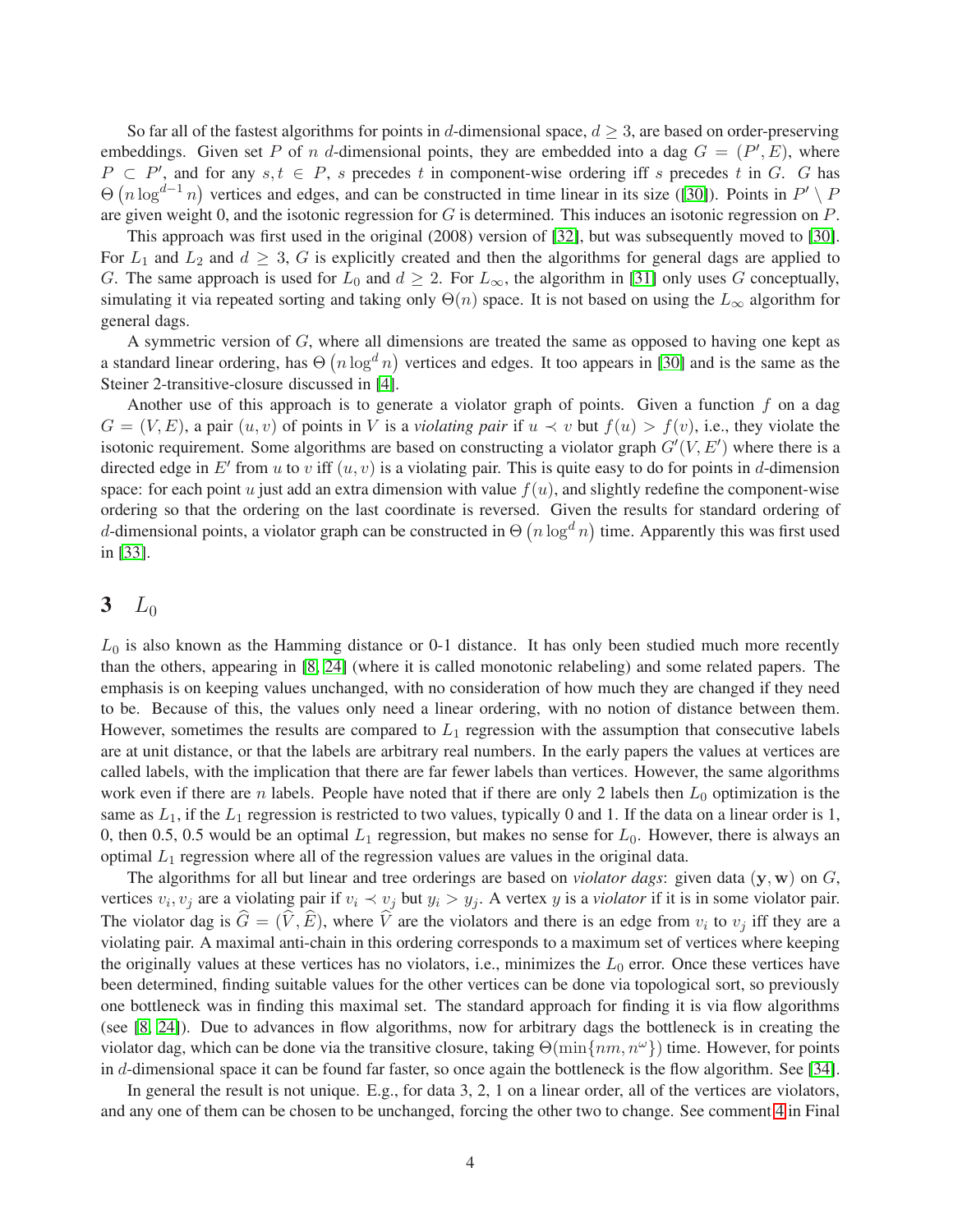|                   | time                            | reference   |
|-------------------|---------------------------------|-------------|
| linear            | $\Theta(n \log \ell)$           | [8, 24]     |
| d-dim, $d \geq 2$ | $o(n^{1.5})$                    | [33]        |
| arbitrary dag     | $\Theta(\min\{nm,n^{\omega}\})$ | [8, 24, 34] |

Table 1:  $L_0$ ,  $\ell$  is the number of labels

|                      | weighted                  |           | unweighted                 | other     |                                      |           |
|----------------------|---------------------------|-----------|----------------------------|-----------|--------------------------------------|-----------|
|                      | time                      | reference | time                       | reference | time                                 | reference |
| linear               | $\Theta(n \log n)$        | [1, 27]   | $\Theta(n \log n)$         | W         |                                      |           |
| tree                 | $\Theta(n \log n)$        | [29]      | $\Theta(n \log n)$         | W         |                                      |           |
| 2-dim grid           | $\Theta(n \log n)$        | $[29]$    | $\Theta(n \log n)$         | W         |                                      |           |
| 2-dim arbitrary      | $(n \log^2 n)$<br>Θ       | [29]      | $(n \log^2 n)$<br>$\Theta$ | W         |                                      |           |
| $d \geq 3$ grid      | $\Theta(n^2 \log n)$      | A         | $o(n^{1.5})$               | $[34]$    |                                      |           |
| $d \geq 3$ arbitrary | $(n^2 \log^d n)$<br>Θ     | [29]      | $o(n^{1.5})$               | $[34]$    |                                      |           |
| arbitrary            | $\Theta(nm + n^2 \log n)$ | $[2]$     | $\Theta(nm+n^2\log n)$     | W         | $\Theta_{e,u}(n^{\omega})$           | $[34]$    |
|                      |                           |           |                            |           | $\tilde{\Theta}_{e,\delta}(m^{1.5})$ | $[17]$    |

A: Result implied by that for arbitrary dag W: Result implied by that for weighted data

Table 2:  $L_1$ 

Remarks.

## 4  $L_1$

The  $L_1$  metric is also known as Manhattan or taxi-cab distance, median regression, or least absolute deviation.

The  $L_1$  regression value on a level set is a weighted median. If the data values in the set are  $v_1 \ldots v_k$ , with weights  $w_1 \dots w_k$ , a weighted median is a value x such that  $\sum \{w_i \mid v_i \leq x, 1 \leq i \leq k\} \geq W/2$ , and  $\sum \{w_i \mid v_i \geq x, 1 \leq i \leq k\} \geq W/2$ , where  $W = \sum_{1 \leq i \leq k} w_i$ . In general weighted medians are not unique, e.g., for unweighted real-valued data 0, 1, 2, 5.3, any value in [1,2] is a weighted median. Weighted medians can always be chosen to be one of the data values, a fact most  $L_1$  algorithms exploit. However, the result may not always be what is desired. For example, unweighted data 1, 0, 1 on a linear order would result in 0, 0, 1 or 1, 1, 1. These are useful if one wants to restrain regression values to the set of original values, while for some other purposes 0.5, 0.5, 1 would be considered better. See comment [4](#page-7-2) in Final Comments.

The algorithm for  $L_1$  isotonic regression on 2-dimensional grids given in [\[29\]](#page-9-12) is based on recursively using dynamic programming, much like the earlier algorithm in [\[26\]](#page-9-13) for  $L_2$ . For 2-dimensional points with arbitrary placement, [\[29\]](#page-9-12) shows how to to use a balanced tree to simulate the 2-dimensional grid algorithms.

For a set P of arbitrary points in d-space, while it is embedded into dag  $G$  as discussed in Section [2,](#page-1-0) the time is a bit smaller than if one merely inserted the number of vertices and edges of G in the time analysis of the algorithm for arbitrary orderings. [\[29\]](#page-9-12) shows that for  $L_1$  regression the minimum cost flow approach in [\[2\]](#page-8-12) uses a number of steps linear in the number of vertices with nonzero weight, which is n rather than the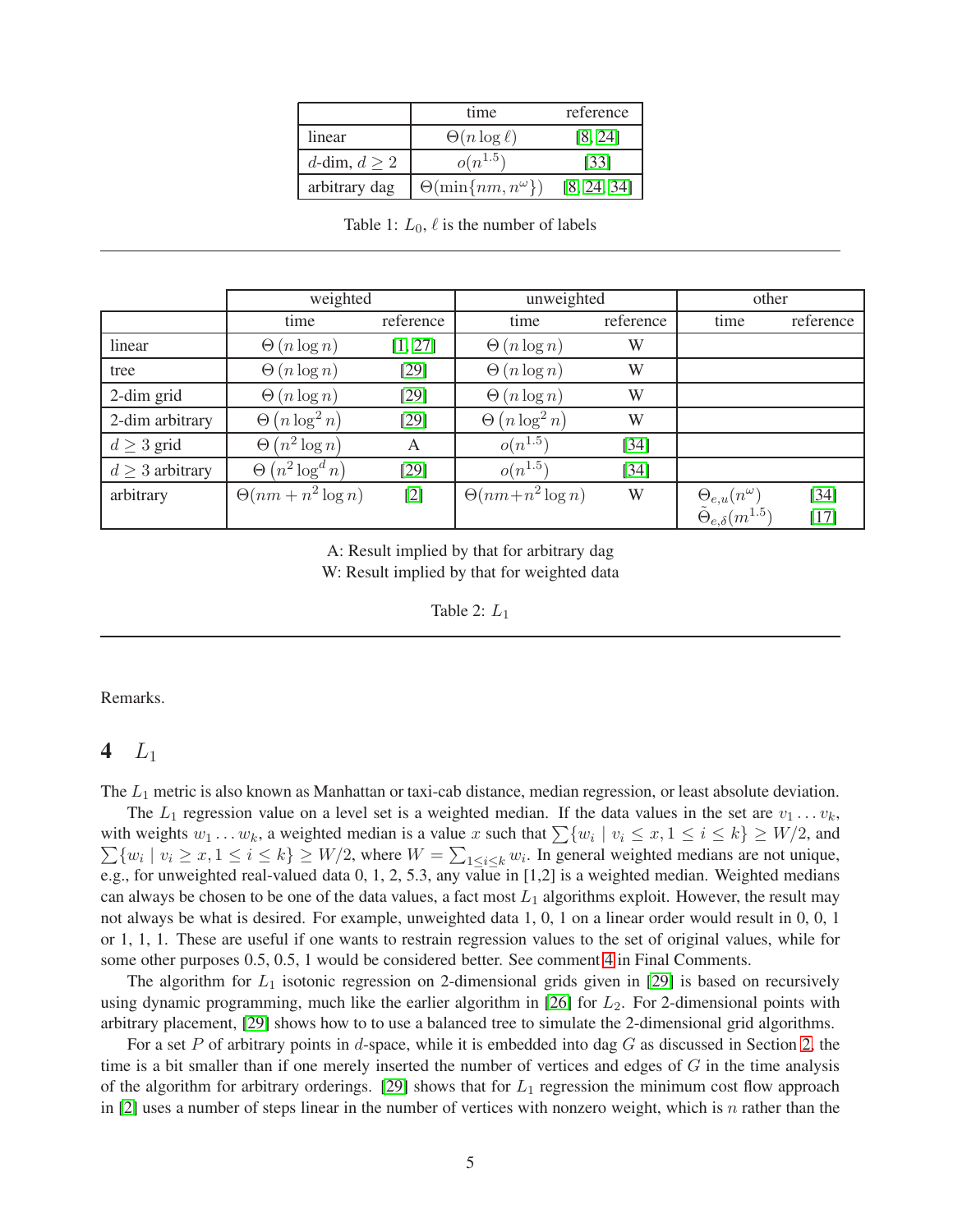|                      | weighted                                 |            | other                                |           |  |
|----------------------|------------------------------------------|------------|--------------------------------------|-----------|--|
|                      | time                                     | reference  | time                                 | reference |  |
| linear               | $\Theta(n)$                              | <b>PAV</b> |                                      |           |  |
| tree                 | $\Theta(n \log n)$                       | $[20]$     |                                      |           |  |
| 2-dim grid           | $(n^2)$<br>$\Theta$                      | $[26]$     | $\Theta_u(n \log n)$                 | $[34]$    |  |
| 2-dim arbitrary      | $(n^2 \log n)$<br>Θ                      | $[29]$     | $\Theta_u(n\log^2 n)$                | [34]      |  |
| $d \geq 3$ grid      | $(n^2 \log n)$<br>Θ                      | A          | $o_u(n^{1.5})$                       | [34]      |  |
| $d \geq 3$ arbitrary | $(n^2 \log^{2d-1} n)$<br>Θ               | А          | $o_u(n^{1.5})$                       | [34]      |  |
| arbitrary            | $\Theta\left(nm\log\frac{n^2}{m}\right)$ | $[11]$     | $\Theta_{e,u}(n^{\omega})$           | [34]      |  |
|                      |                                          |            | $\tilde{\Theta}_{e,\delta}(m^{1.5})$ | $[17]$    |  |

A: Result implied by that for arbitrary dag

Table 3:  $L_2$ , no improvements known for unweighted data.

number of vertices in G, namely  $\Theta(n \log^{d-1} n)$ .

## 5  $L_2$

The  $L_2$  metric is also known as squared error regression or Euclidean distance. Here the optimum value of a level set is just its weighted mean.

It was widely stated, by the author and others, that the fastest known algorithm for arbitrary orderings is due to Maxwell and Muckstadt [\[18\]](#page-8-15), with a small correction by Spouge, Wan, and Wilbur [\[26\]](#page-9-13). However, this early work, published in 1985, gives an algorithm taking  $\Theta(n^4)$  time, in contrast to the  $\Theta(n^3)$  time of the later algorithm by Hochbaum and Queyranne [\[11\]](#page-8-14). Perhaps this oversight is due to the fact that the introduction in Hochbaum and Queyranne's paper defines the problem being solved as an integer approximation, and isotonic regression is only mentioned for the linear case (a result known for decades). However, the paper includes isotonic regression for arbitrary orderings and later they show that for  $L_2$  one can obtain exact answers.

This illustrates an issue that has come up multiple times, namely that efficient algorithms for isotonic regression are not always discussed as such. For example, the Maxwell and Muckstadt paper does not contain the words "isotonic" nor "regression".

For  $L_2$ , the algorithms in the "other" column which require that the input is weights and values in the range [0,U] (i.e., all those where the time has a subscript u) can produce an exact result with additional logarithmic factors in the time. This is based on the fact that level sets have values that differ by at least  $1/(n^2U^2)$ , and hence approximating to within 1/4 of this identifies which level set each vertex will belong in. Once this is known, the exact value of the level set can be determined. See [\[29\]](#page-9-12).

The algorithm for points on a 2-dimensional grid uses an iterative dynamic programming approach, and [\[29\]](#page-9-12) shows how to simulate this to handle points at arbitrary positions in 2-space.

# <span id="page-5-0"></span>6  $L_{\infty}$

The  $L_{\infty}$  metric is also known as minimax optimization, uniform metric, Chebyshev distance, supremum, or maximum absolute deviation.

To determine the regression value for level sets, suppose there are only two vertices  $v_1, v_2$ , with data  $(y, w)$ , where  $v_1 \prec v_2$  but  $v_1 > v_2$ . Then they need to form a level set, and the error is minimized by using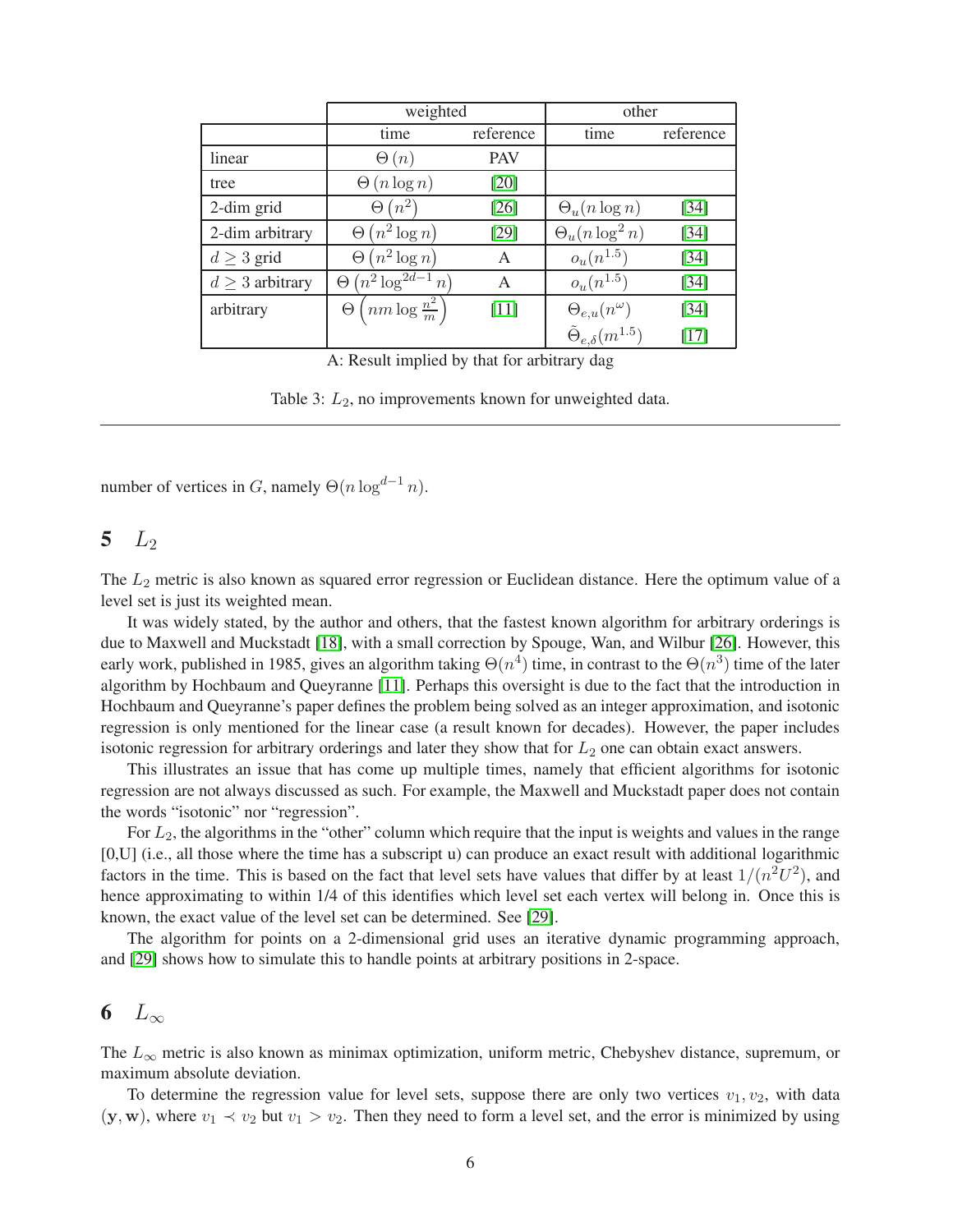|                      | weighted                 |           | unweighted              | other         |           |
|----------------------|--------------------------|-----------|-------------------------|---------------|-----------|
|                      | time                     | reference | time                    | time          | reference |
| linear               | $\Theta(n)$              | $[31]$    | $\Theta(n)$             |               |           |
| tree                 | $\Theta(n)$              | $[31]$    | $\Theta(n)$             |               |           |
| $d \geq 2$ grid      | $\Theta(n)$              | $[31]$    | $\Theta(n)$             |               |           |
| $d \geq 2$ arbitrary | $\Theta(n \log^{d-1} n)$ | $[31]$    | $(n \log^{d-1} n)$<br>Θ |               |           |
| arbitrary            | $\Theta(m \log n)$       | [15, 32]  | $\Theta(m)$             | $\Theta_e(m)$ | [17]      |

A: Result implied by that for arbitrary dag

Table 4:  $L_{\infty}$ , unweighted results widely known for a long time and vastly simpler

value  $V(v_1, v_2) = (w_1y_1 + w_2y_2)/(w_1 + w_2)$ , with regression error  $e(v_1, v_2) = w_1w_2|y_1 - y_2|/(w_1 + w_2)$ . These values can be obtained by the intersection of the planar line through  $(y_2, 0)$  with slope  $w_2$  and the line through  $(y_1, 0)$  with slope  $-w_1$ . This geometric viewpoint is used by many of the algorithms for weighted  $L_{\infty}$  regression. For a level set with vertices  $v_1, \ldots, v_k$ , the regression value is  $V(v_i, v_j)$ , where  $(v_i, v_j)$  =  $\arg \max \{e(v_i, v_j) : 1 \le i < j \le k\}.$ 

For unweighted data this simplifies significantly, with  $V(v_i, v_j) = (y_i + y_j)/2$  and  $e(v_i, v_j) = |v_i - v_j|/2$ , and the regression value of a level set is just  $(\max_{1 \leq i \leq k} y_i + \min_{1 \leq i \leq k} y_i)/2$ . Using this, it is easy to show that the regression value at vertex  $v$  can be chosen to be the average of the maximum  $y$  value of all of its predecessors (including v) and the minimum y value of all of its successors (including v). This regression can easily be computed in  $\Theta(m)$  time by topological sort. However, this can result in regressions that are not quite what one would want. For example, for unweighted data  $1, -1, 0$  on the line, the result would be  $0, 0$ , 0.5, i.e., there is an unnecessary change in the last value. This is discussed in [\[28\]](#page-9-14).

For arbitrary dags with weighted data, the algorithm in [\[32\]](#page-9-10) is a modest improvement of the algorithm of Kaufman and Tamir [\[15\]](#page-8-16), reducing the time from  $\Theta(m \log n + n \log^2 n)$  to  $\Theta(m \log n)$ . This is faster for sparse dags where  $m = o(n \log n)$ , which is relevant for all of the other orderings considered, though the results in [\[31\]](#page-9-7) make this moot as far as the tables are concerned. The approach in [\[15,](#page-8-16) [32\]](#page-9-10) is based on parametric search, which is completely impractical, requiring a galactic algorithm. A very simple and fast algorithm, also in [\[32\]](#page-9-10), has the same time bound, but in expected time with high probability, not worst case. A somewhat more complicated algorithm, taking  $\Theta(m)$  expected time, appears in [\[17\]](#page-8-13). This is obviously the best possible in terms of expected time, and it is an open question if this time can be obtained in the worst case.

Many algorithms for weighted  $L_{\infty}$  regression use an indirect approach based on queries determining if there is an isotonic regressions with error  $\leq \epsilon$ , and, if so, produces one. A search is used to find the minimum such  $\epsilon$ . Unfortunately the results, while optimal, are not always appealing since they result in many vertices having a large regression error. For the unweighted data 1, -1, 2, on a linear order, almost all algorithms using an indirect approach would produce 0, 0, 1, or 0, 0, 3, i.e., they behave even worse than using the approach based on topological sorts involving predecessors and successors. See the  $L_{\infty}$  comments in [4](#page-7-2) in Final Remarks.

### <span id="page-6-0"></span>7 Final Remarks

1. Most of the entries have changed since I first posted tables in 2009. I put the tables together and posted them because it was suggested that it was too difficult to keep track of what the fastest algorithms were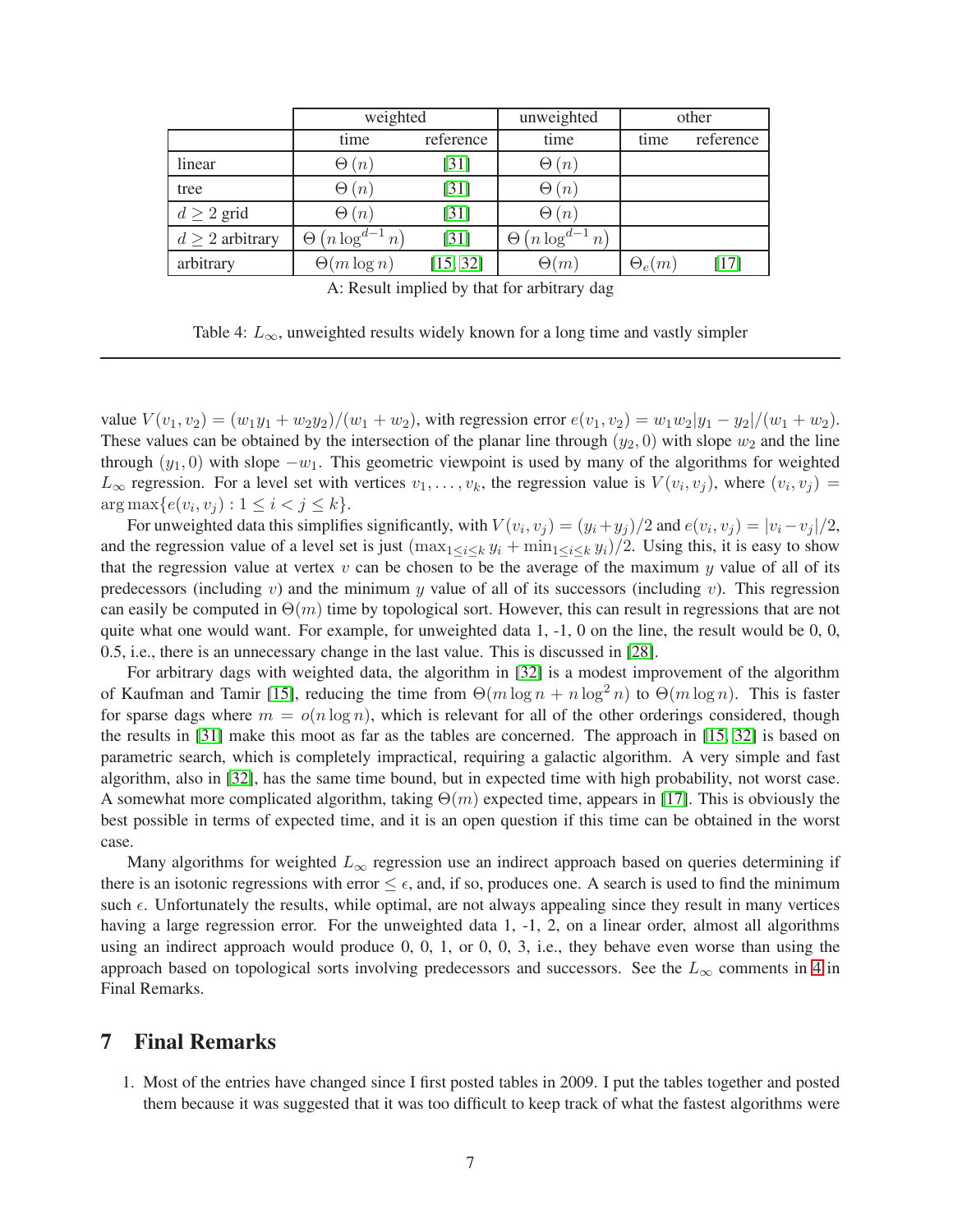at that time. I decided to work on some of the areas where improvement seemed possible or additional interest arose. Many other people did as well, and pointed out references to work I hadn't known. Results for  $L_0$  were added in 2019.

- <span id="page-7-0"></span>2. Most of the algorithms in the tables are described in papers, but implementations are not provided though sometimes the algorithms are described in enough detail that they can be easily implemented. Online there are numerous implementations of the PAV algorithm for  $L_2$  isotonic regression on a linear order. The R package listed in the entry for [\[27\]](#page-9-5) contains ones for the  $L_1$  metric on a linear order and for the  $L_1$  and  $L_2$  metrics on 2-dimensional orders. For some of the other orderings and metrics there are algorithms that are publicly available but slower than those listed above, though for practical applications they might be faster than a decent implementation of the ones in the table. Rather than go through and identify which are good and which aren't, in the bibliography I've indicated when implementations by the authors are available. I have almost certainly missed some implementations of the algorithms — feel free to contact me to improve the list.
- <span id="page-7-2"></span>3. For  $L_1$  and  $L_0$  there are always optimal regressions where regression values come from the original values, but for  $L_p$ , when  $1 < p \leq \infty$ , this is not always possible.
- 4. For  $L_p$ , when  $1 < p < \infty$  there is always a unique optimal regression, but that is not true for  $L_0, L_1$ , nor  $L_{\infty}$ .

For  $L_1$  the regression one might prefer is  $\lim_{p\to 1} f_p$ , where  $f_p$  is the  $L_p$  regression, and for  $L_\infty$  one might want  $\lim_{p\to\infty} f_p$ . For the former, Jackson [\[13\]](#page-8-17) was apparently the first to determine the appropriate value of the level sets. He did this for unweighted data, but it is easily extended to the weighted case.

The  $L_{\infty}$  version is introduced in [\[28\]](#page-9-14), where it is called *strict*  $L_{\infty}$  regression. A  $\Theta(\min\{nm, n^{\omega}\} +$  $n^2 \log n$ ) time algorithm appears there, and an algorithm taking  $\Theta(nm)$  expected time appears in [\[17\]](#page-8-13).

For  $L_0$  there doesn't appear to be a special regression defined via a limit. One possibility is to list the vertex errors of a regression in increasing order, viewing this as an  $n$ -element string. Listing these strings in lexical order, select the first one (there may be ties) as the preferred regression. In [\[33\]](#page-9-11) this is called *strong*  $L_0$  regression. This is similar to a property of the strict  $L_{\infty}$  regression, where there the strings are formed from the errors listed in decreasing error. The strict  $L_{\infty}$  regression is first in the lexical ordering of these strings. Strong  $L_0$  regression maximizes the number of small errors, while strict  $L_{\infty}$  minimizes the number of large ones. However, no algorithm to compute strong  $L_0$  regression has appeared, nor has anyone investigated to see if it has any special properties such as those that the strict  $L_{\infty}$  regression has. It would have been better if the author had chosen consistent naming and used "strict" or "strong" for both  $L_0$  and  $L_{\infty}$ .

5. The algorithms for weighted  $L_{\infty}$  regression in [\[31\]](#page-9-7) for arbitrary points in d-dimensional space are unusual in that for fixed d the space required is  $\Theta(n)$ , i.e., the space does not grow with the number of edges in an explicit dag that gives the multidimensional ordering. All other algorithms referenced in this overview utilize an explicit dag no matter what the ordering.

## <span id="page-7-1"></span>References

[1] Ahuja, RK and Orlin, JB (2001), "A fast scaling algorithm for minimizing separable convex functions subject to chain constraints", *Operations Research* 49, pp. 784–789.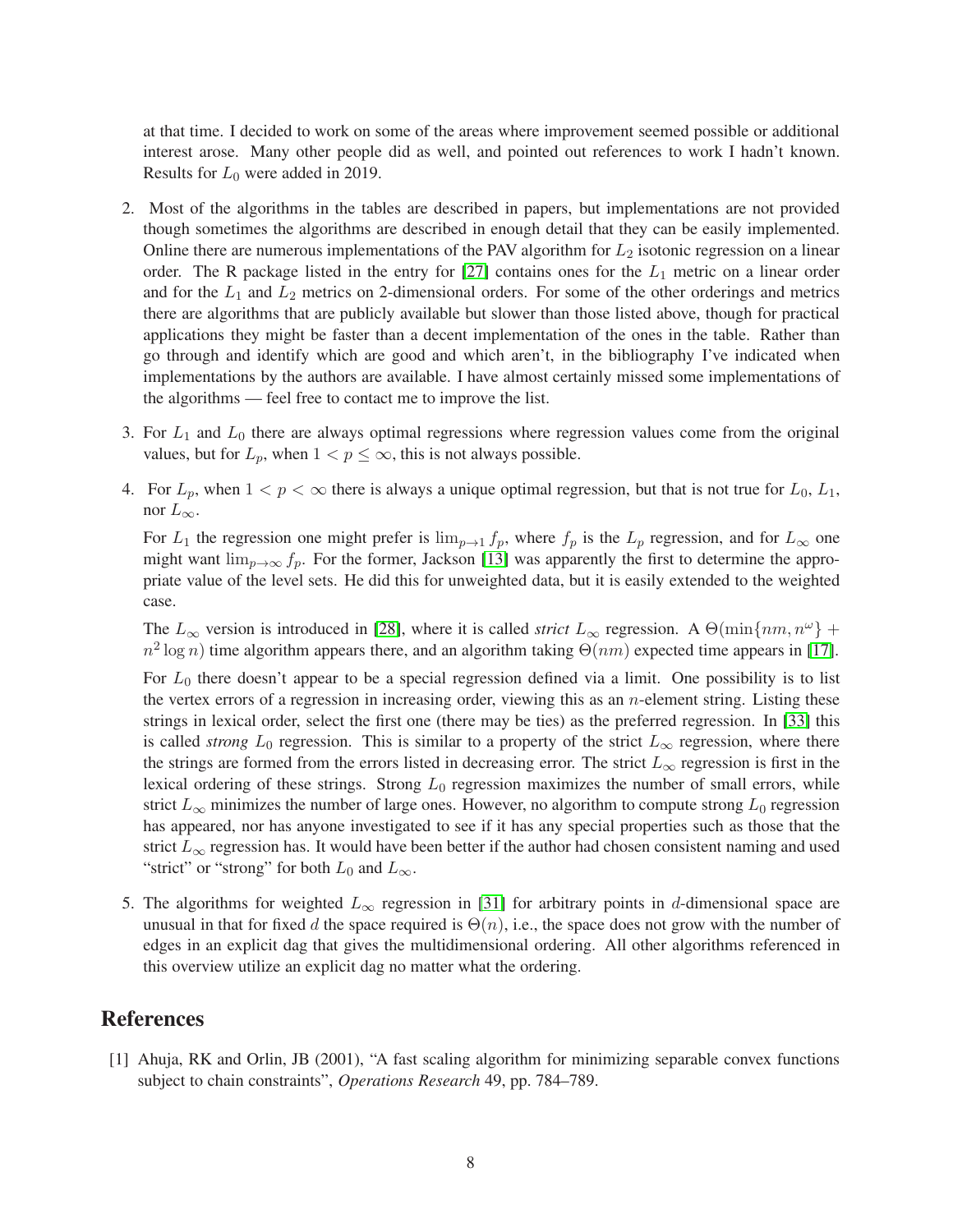- <span id="page-8-12"></span><span id="page-8-7"></span>[2] Angelov, S, Harb, B, Kannan, S, and Wang, L-S (2006), "Weighted isotonic regression under the L1 norm", *Symposium on Discrete Algorithms* (SODA), pp. 783–791.
- <span id="page-8-11"></span>[3] Barlow, RE, Bartholomew, DJ, Bremner, JM, and Brunk, HD (1972), *Statistical Inference Under Order Restrictions: The Theory and Application of Isotonic Regression*, John Wiley.
- [4] Berman, P, Bhattacharyya, A, Grigorescu, E, Raskhodnikova, S, Woodruff, DP, and Yaroslavtsev, G (2014), "Steiner transitive-closure spanners of low-dimensional posets", *J. Combinatorica* 34, pp. 255– 277.
- <span id="page-8-9"></span><span id="page-8-0"></span>[5] van den Brend, J; Lee, YT; Liu, YP; Saranurak, T; Sidford, A; Song, Z; Wang, D (2021), "Minimum cost flows, MDPs, and  $L_1$  regression in nearly linear time for dense instances", arXiv:2001.005719.
- <span id="page-8-1"></span>[6] Caruana, R and Niculescu-Mizil, A (2006), "An empirical comparison of supervised learning algorithms", *Proc. Int'l. Conf. Machine Learning*.
- <span id="page-8-10"></span>[7] Chakrabarti, D, Kumar, R and Punera, K (2007), "Page-level template detection via isotonic smoothing", *Proc. 16th Int'l. World Wide Web Conf.*
- <span id="page-8-2"></span>[8] Feelders, A, Velikova, M, and Daniels, H (2006), "Two polynomial algorithms for relabeling nonmonotone data", Tech. Report UU-CS-2006-046, Dept. Info. Com. Sci., Utrecht Univ.
- <span id="page-8-8"></span>[9] Gamarnik, D (1998), "Efficient learning of monotone concepts via quadratic optimization", *Proceedings of Computational Learning Theory (COLT)*, pp. 134–143.
- <span id="page-8-14"></span>[10] Gao, Y; Liu, Y; Peng, R (2021). "Fully dynamic electrical flows: sparse maxflow faster than Goldberg-Rao", arXiv:2101.07233
- [11] Hochbaum, DS and Queyranne, M (2003), "Minimizing a convex cost closure set", *SIAM J. Discrete Math* 16, pp. 192–207. The code is available at http://riot.ieor.berkeley.edu/Applications/Pseudoflow/parametric.html
- <span id="page-8-17"></span><span id="page-8-3"></span>[12] Kalai, A.T. and Sastry, F. (2009), "The Isotron algorithm: High-dimensional isotonic regression", *COLT '09*.
- <span id="page-8-4"></span>[13] Jackson, D (1921), "Note on the median of a set of numbers", *Bull. Amer. Math. Soc.* 27, pp. 160–164.
- [14] van de Kamp, R, Feelders, A, and Barile, N, (2009), "Isotonic classification trees", *Advances in Intel. Data Analysis VIII*, LNCS 5772, pp. 405–416.
- <span id="page-8-16"></span><span id="page-8-5"></span>[15] Kaufman, Y and Tamir, A (1993), "Locating service centers with precedence constraints", *Discrete Applied Math.* 47, pp. 251–261.
- <span id="page-8-13"></span>[16] Kotlowski, W and Slowinski, R (2013), "On nonparametric ordinal classification with monotonicity constraints", *IEEE Trans. Knowledge and Data Engin.* 25, pp. 2576–2589.
- [17] Kyng, R, Rao, A, and Sachdeva, S (2015), "Fast, provable algorithms for isotonic regression in all L p-norms", NIPS. Their algorithms are at https://github.com/danspielman/YINSlex
- <span id="page-8-15"></span>[18] Maxwell, WL and Muckstadt, JA (1985), "Establishing consistent and realistic reorder intervals in production-distribution systems", *Operations Research* 33, pp. 1316–1341.
- <span id="page-8-6"></span>[19] Moon, T, Smola, A, Chang, Y and Zheng, Z (2010), "IntervalRank — isotonic regression with listwise and pairwise constraints", *Proc. Web Search and Data Mining*, pp. 151–160.